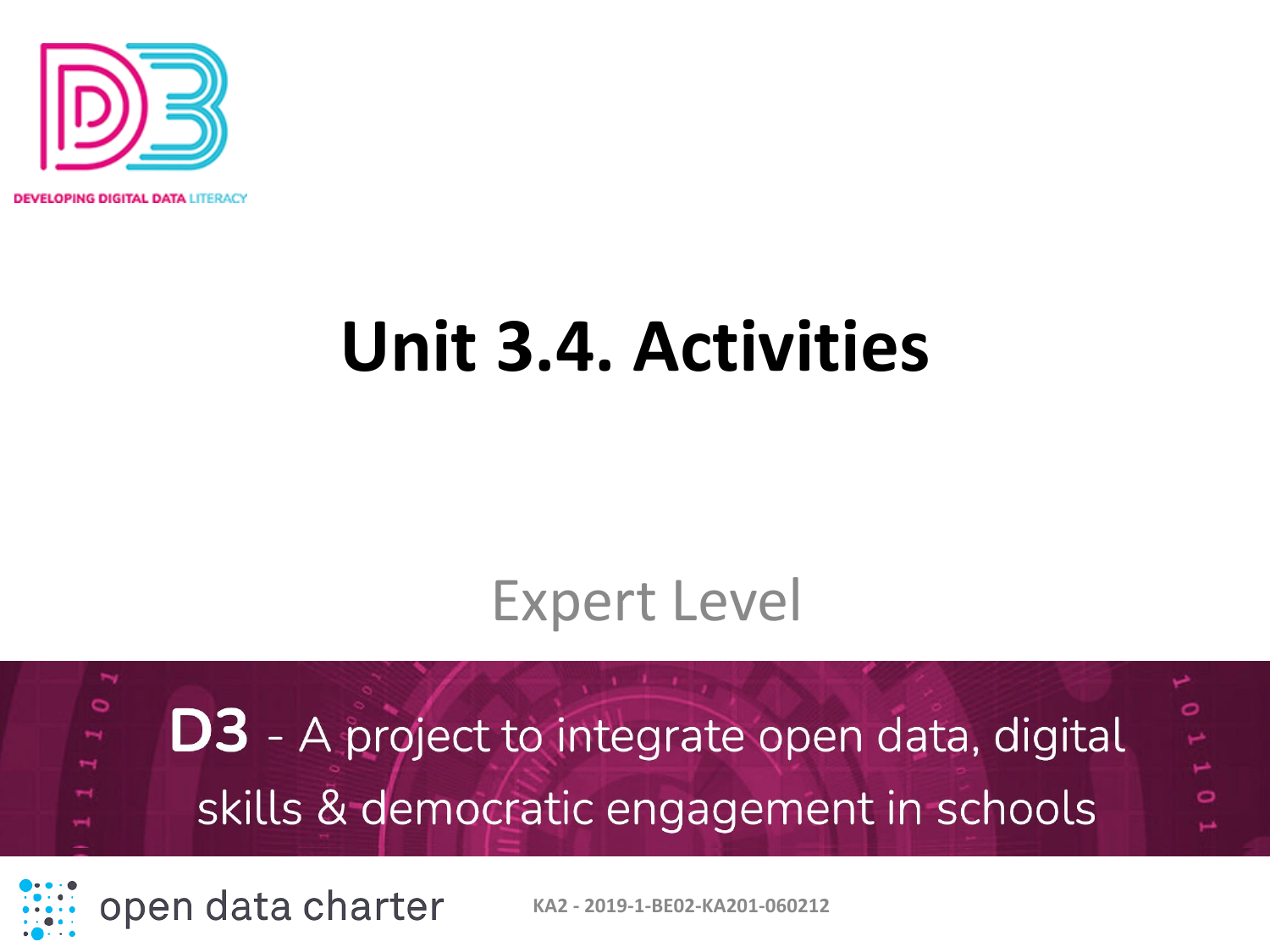

## **3.4.3. Open Maps for Collaboration**

**Tools, data & Resources needed:**  Internet, Computer / mobile phones [OpenStreetMap](https://www.openstreetmap.org/#map=5/42.088/12.564)

**Time required:**  1h to get acquainted with OpenStreetMap



**D3** - A project to integrate open data, digital skills & democratic engagement in schools



 $\circ$ 

open data charter

**KA2 - 2019-1-BE02-KA201-060212**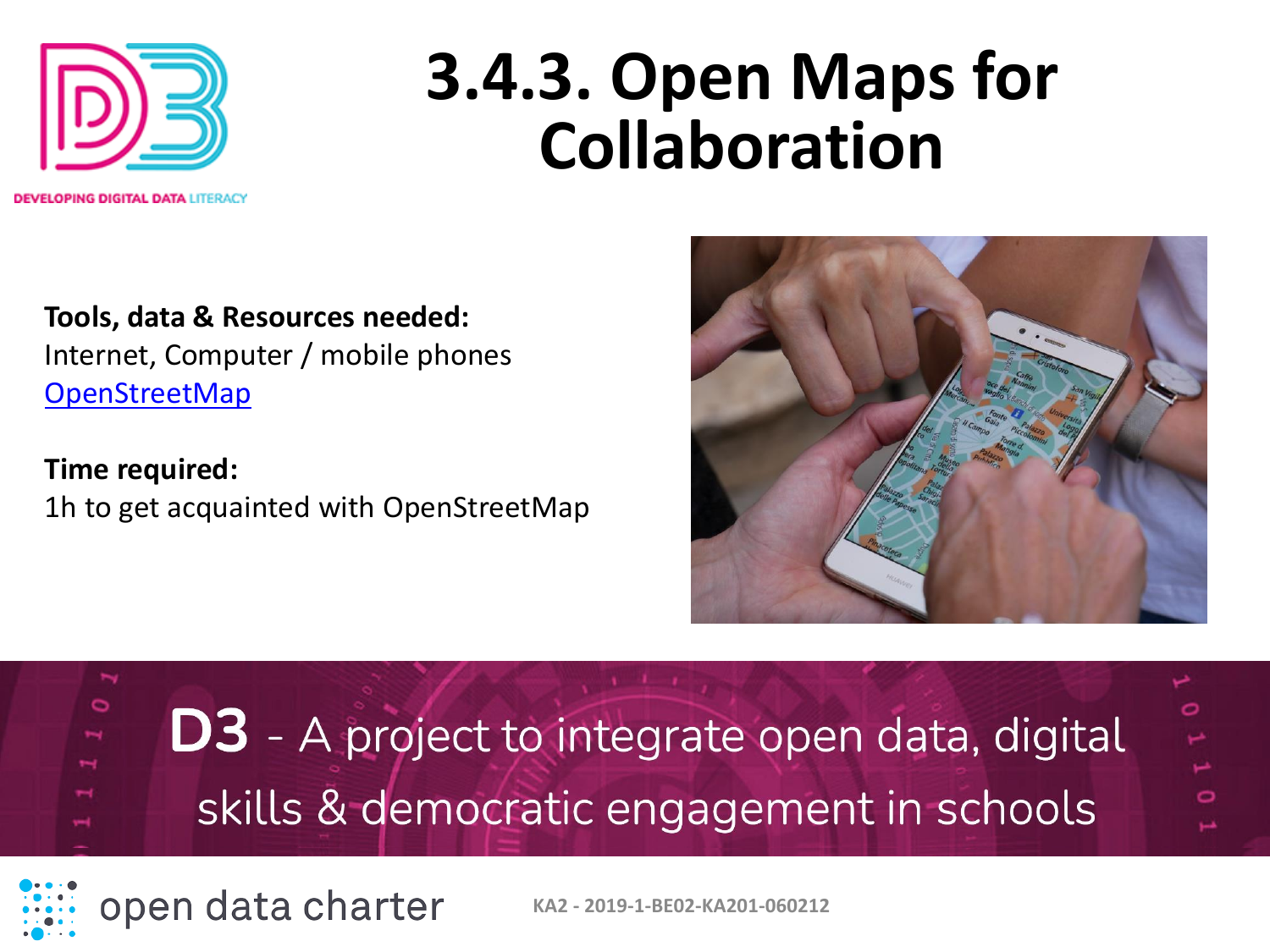

### **3.4.3. Open Maps for Collaboration**

IN**G DIGITAL DATA** LITERACY

[OpenStreetMap](https://www.openstreetmap.org/#map=5/42.088/12.564) provides a good example of open collaboration and application of licenses.

Based on a "**wiki-style**" collaborative editing software, it is a free, editable map, created and updated by a diversified community of contributors (including GIS professionals, engineers), to improve the exchange of **geospatial data**.

Based on the licence Creative Commons Attribution-ShareAlike 2.0 Generic (**CC BY-SA 2.0**), the website allows the use of its data, paying the right attribution to OpenStreetMap website and contributors.

Maps can be updated, downloaded and re-used.

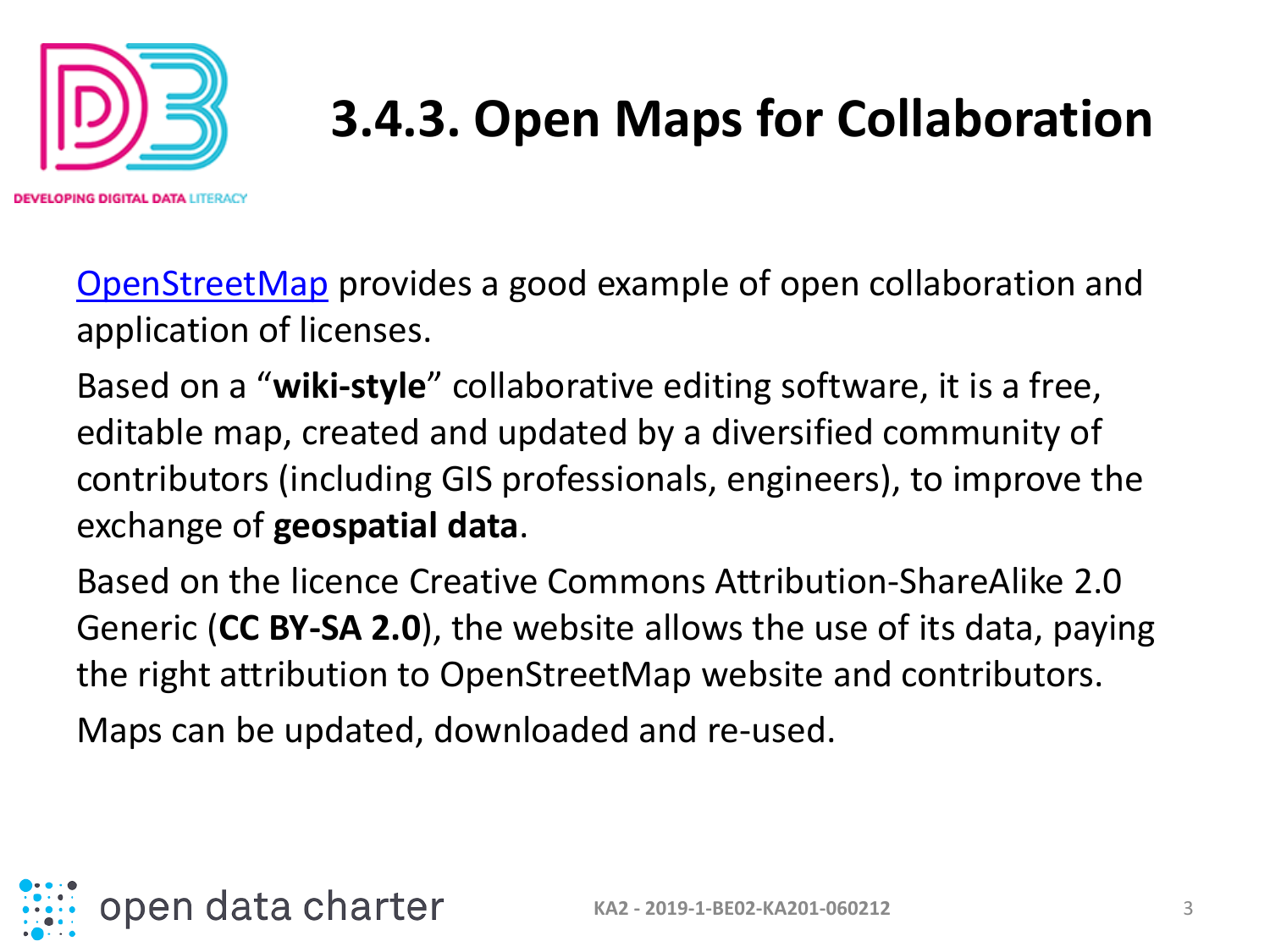

IN**G DIGITAL DATA** LITERACY

### **3.4.3. Open Maps for Collaboration**

The website contributes to the knowledge of local areas, through the use of aerial images, GPS tools, low-tech maps.

#### **1. Explore your own city through OpenStreetMap**

**2**. **How to integrate OpenStreetMap in your teaching**? OSM is currently used in many schools in a wide range of disciplines. By integrating OSM in education, you support your students' IT skills and knowledge of GIS, planning and community development. Here are some ideas for integrating OSM in education: [https://wiki.openstreetmap.org/wiki/Education \[](https://wiki.openstreetmap.org/wiki/Education)ENG]

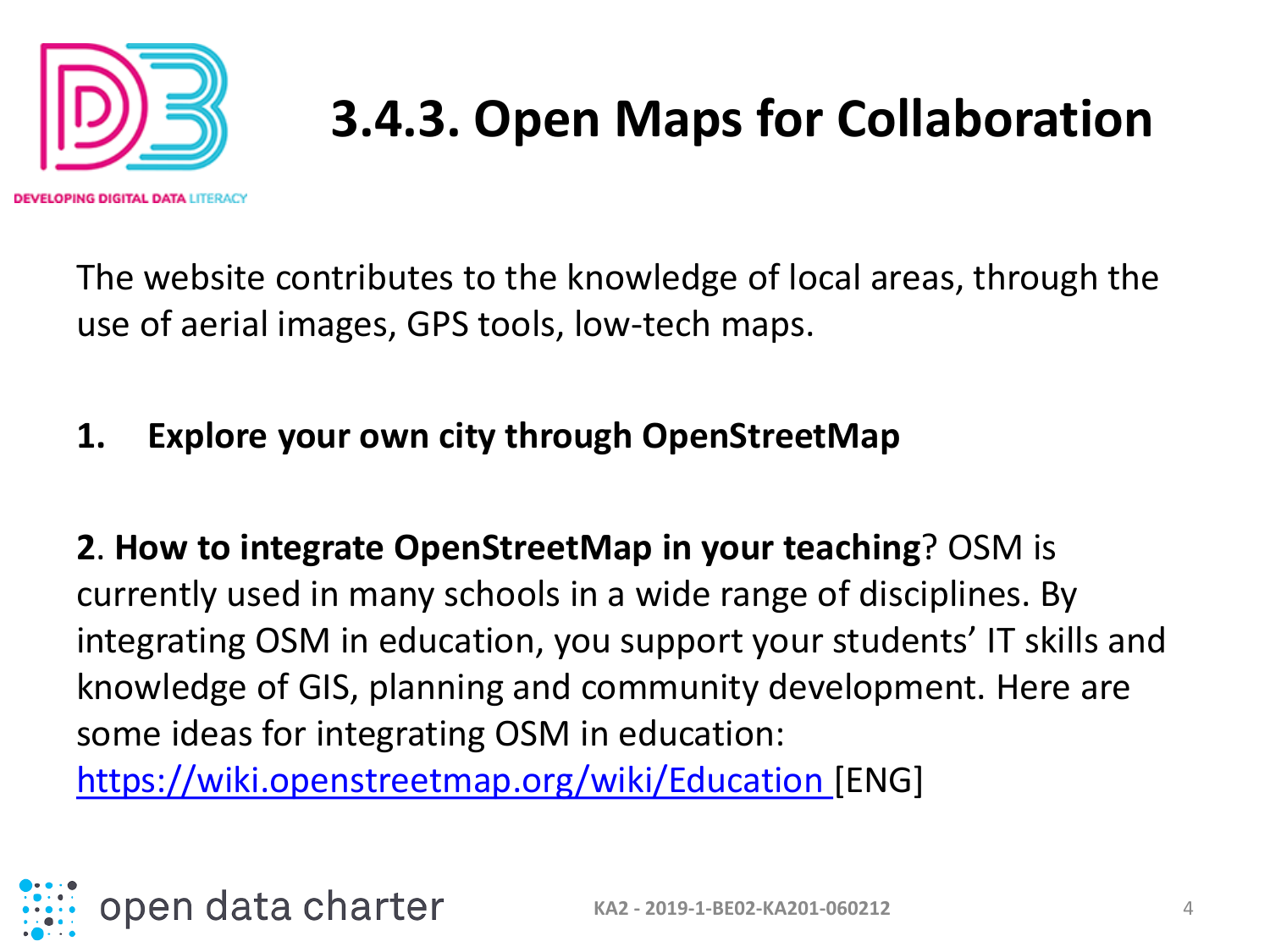

**Tools, data & Resources needed:**  Internet, Computer / Mobile phone **[Blogger](https://www.blogger.com/about/)** 

**[Edublogs](https://edublogs.org/)** [G Suite for Education](https://edu.google.com/intl/en_nz/products/workspace-for-education/education-fundamentals/)

open data charter

**Time required:**  1h to get acquainted with OpenStreetMap





**KA2 - 2019-1-BE02-KA201-060212**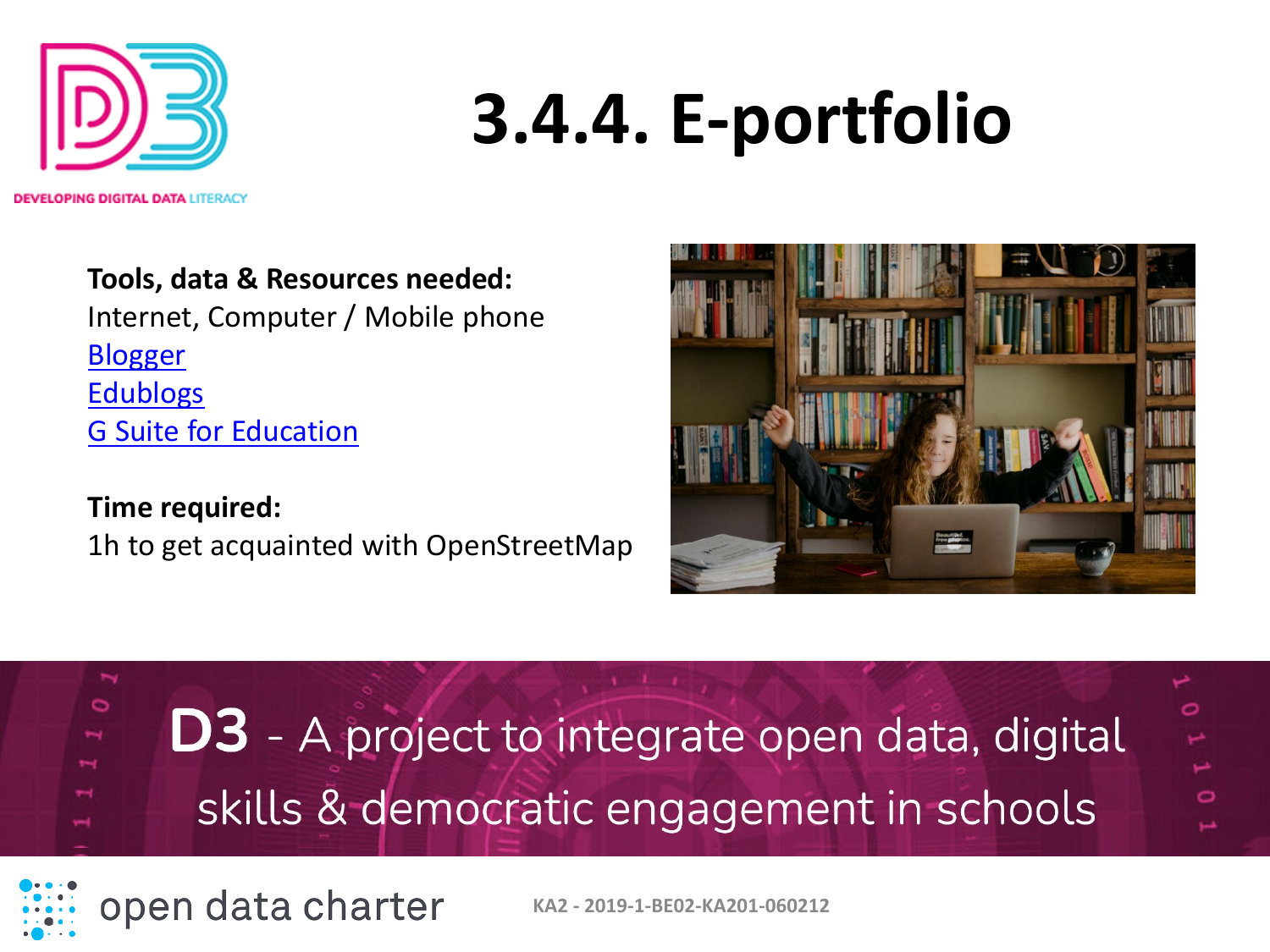

An electronic portfolio is a collection of electronic evidence, usually maintained on the Web, serving as a **learning record and platform for interaction** and self-expression.

It may contain text, images, hyperlinks contributing to students' deeper understanding of their learning path, and may be a valuable resource for recruiters to evaluate skills.

Digital portfolios allow students practice **digital citizenship**, develop a **sense of belonging** and ultimately improve their **self-confidence** looking at their accomplishments.

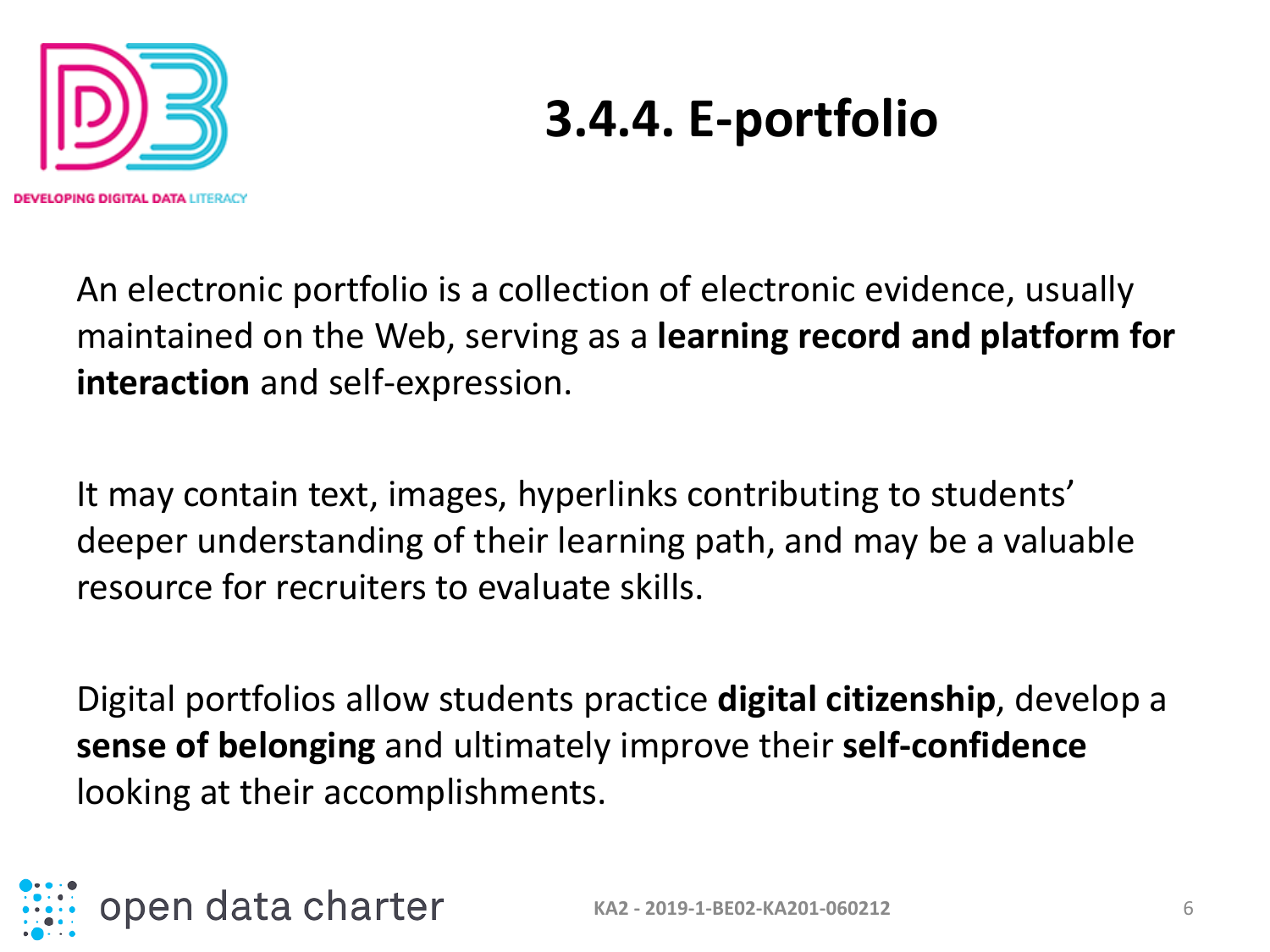

**DEVELOPING DIGITAL DATA LITERACY** 

The two main aspects of e-portfolio development process:

|           | E-portfolio as Workspace/process             |           | E-portfolio as showcase/product             |
|-----------|----------------------------------------------|-----------|---------------------------------------------|
|           | Procedure: daily/weekly basis                |           | Procedure: on a periodic basis (end of      |
|           |                                              |           | class/term/year)                            |
| $\bullet$ | Maintain a reflective journal in the form of |           |                                             |
|           | a blog                                       |           | Identify specific elements to demonstrate   |
| $\bullet$ | Link the digital archive to the blog to link |           | the achievement of goals                    |
|           | with the learning experience                 |           | Use tags/labels in the blog to allow        |
| $\bullet$ | Categorise the entry by learning goals       |           | matching with selected criteria             |
| $\bullet$ | Provide feedbacks in the form of             |           | Set future learning goals based on specific |
|           | comments in the blog or collaborative        | standards |                                             |
|           | editing                                      |           | Monitor the learner's self-assessment of    |
| $\bullet$ | Review the collection of results as          |           | his/her achievements                        |
|           | evidences of growth over time                |           |                                             |

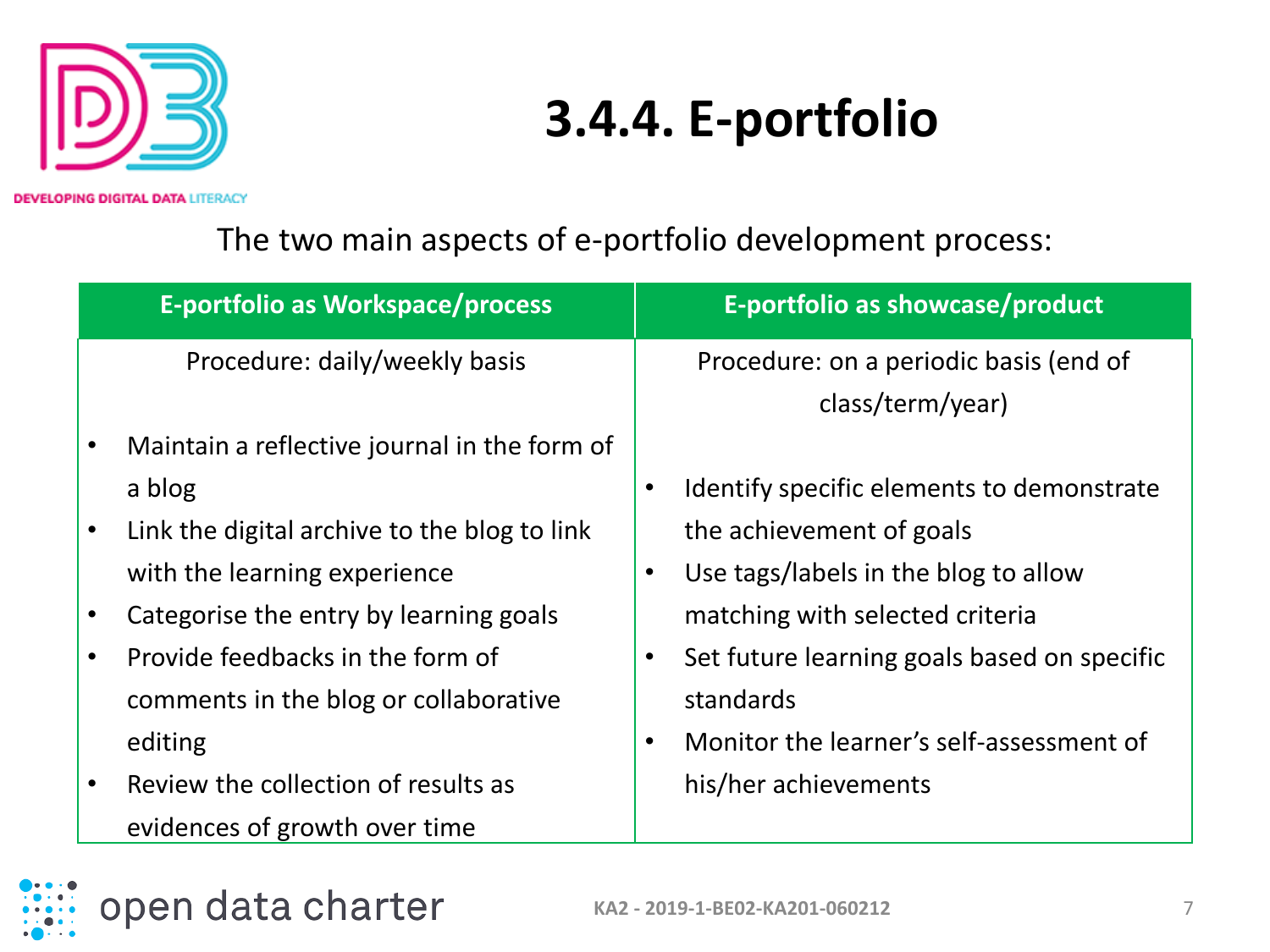

To be valuable resources, you may invite your students to reflect on three main aspects while developing their e-portfolios:

- **Connect**: how do the ideas learned connect to your previous knowledge?
- **Extent**: How was your thinking extended after learning?
- **- Challenge**: Which are the remaining challenges?

Such a process may support students' ability to summarise ideas, link to previous knowledge and be motivated to improve their expertise, thus increasing their critical thinking.

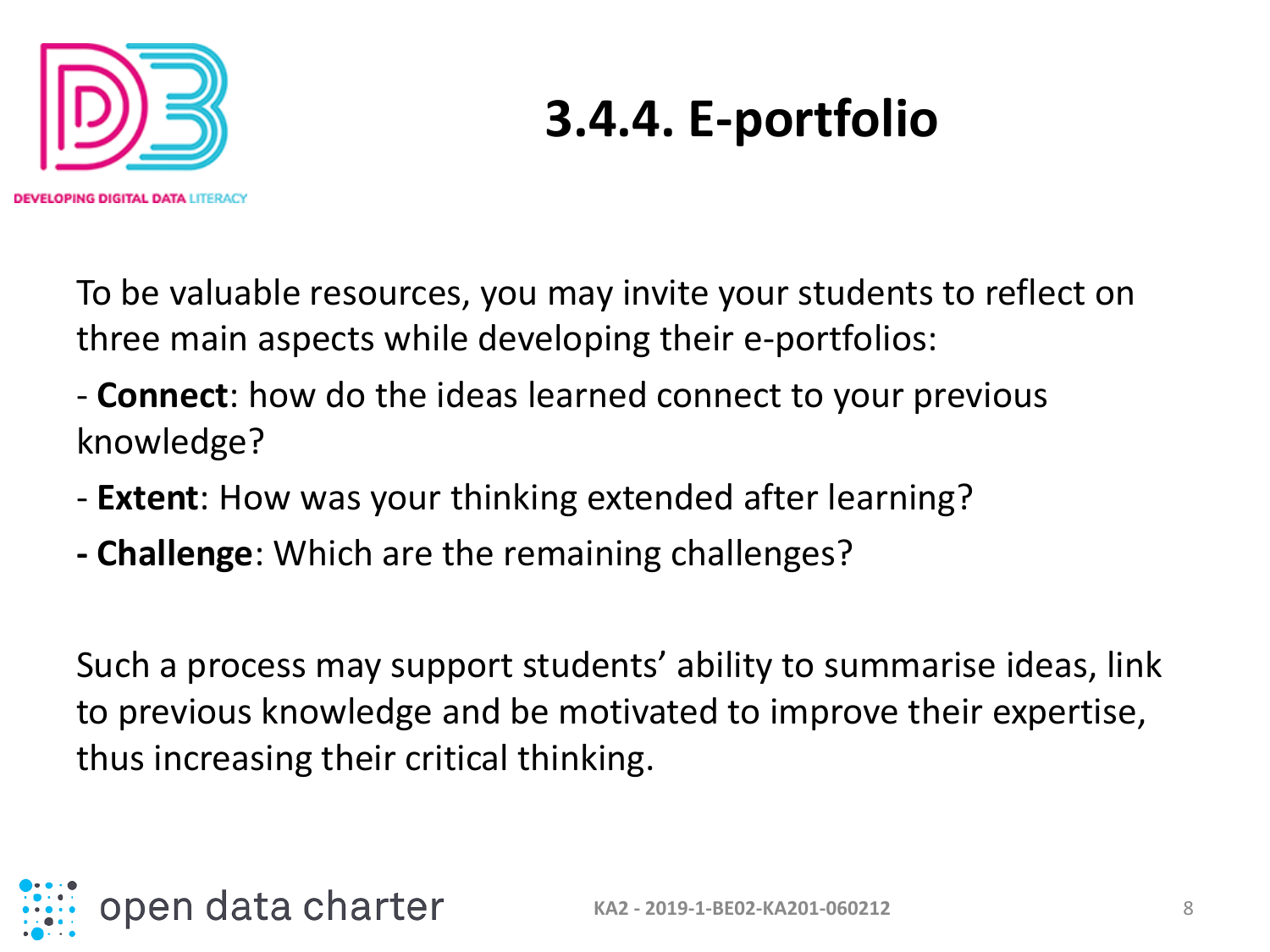

**DEVELOPING DIGITAL DATA LITERACY** 

Here are some tips for a good portfolio:

| 1. Clarify your purpose          | Link it to the course objectives and learning outcomes.           |  |  |
|----------------------------------|-------------------------------------------------------------------|--|--|
| 2. Choose tools that can         | - In their electronic notebook: e.g. they can incorporate process |  |  |
| empower students                 | portfolios within shared notebooks, e.g. Evernote.                |  |  |
|                                  | - In personal website: e.g. Google Sites                          |  |  |
|                                  | - in One-page collection: also wikis can be used                  |  |  |
|                                  | - in Student blog: e.g. <b>Edmodo</b> , <b>Edublogs</b>           |  |  |
| 3. Select a variety of contents  | Text, photos, videos, audio recording                             |  |  |
| 4. Make portfolios accessible to | Publishing in a private environment to be accessible to parents   |  |  |
| other audiences                  | only may enhance students' engagement.                            |  |  |
| 5. Set your timeline             | Portfolios may be organised over a specific time of the year or   |  |  |
|                                  | over a longer period.                                             |  |  |
| 6. Empower metacognition         | How can students reflect on their work?                           |  |  |
| 7. Don't overwhelm students      | Guide your students in a gradual discovery, giving them           |  |  |
|                                  | portfolio assignments during the whole year.                      |  |  |
| 8. Ensure the portfolio's long-  | How to preserve the portfolio for the future                      |  |  |
| term                             |                                                                   |  |  |

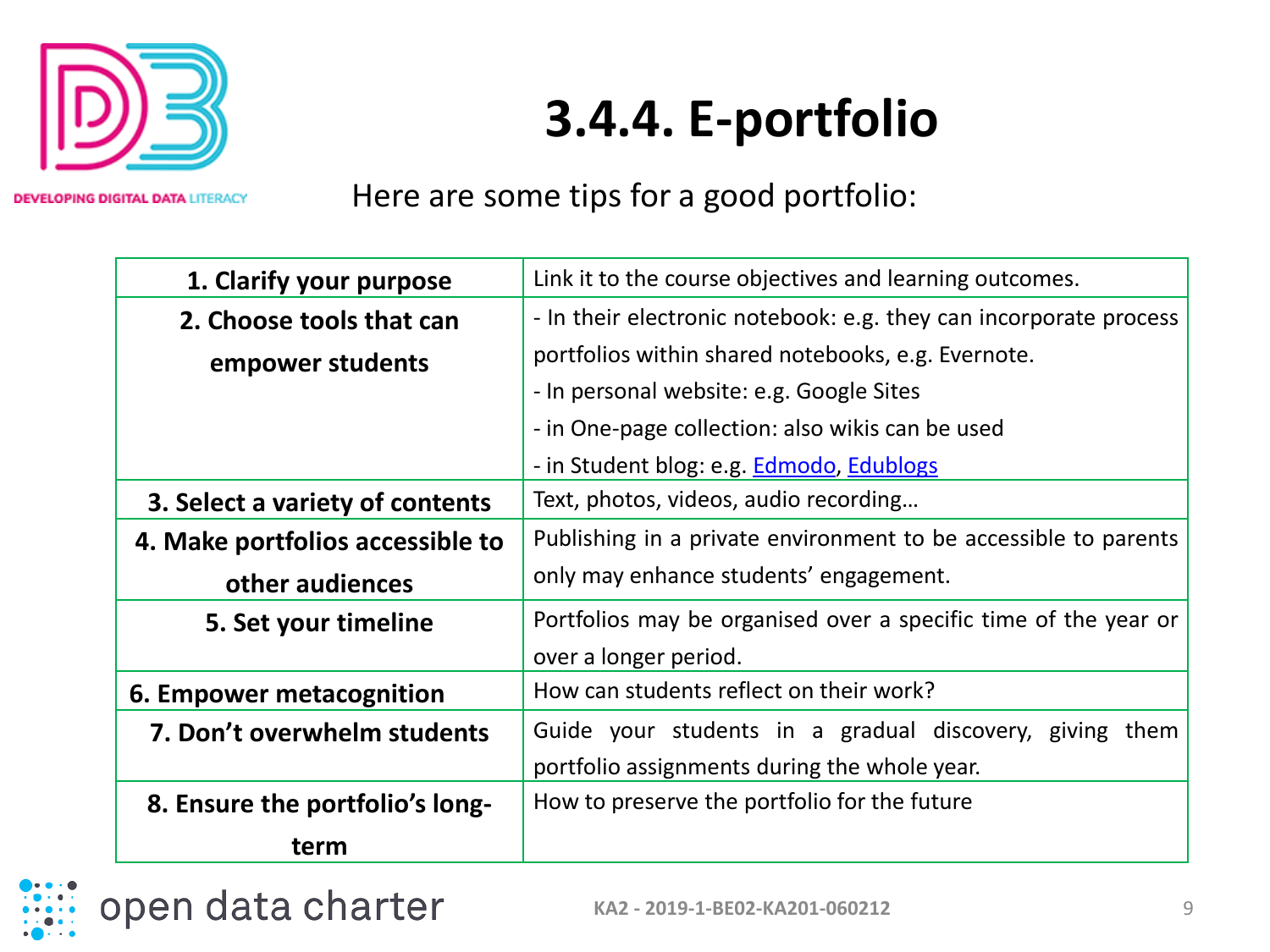

[G Suite for Education i](https://edu.google.com/intl/en_nz/products/workspace-for-education/education-fundamentals/)s used by many schools and provides free and easy-to-use tools for flexible learning, collaboration and communication.

You may start from Google Sites to create your students' e-portfolio and connect to the different resources offered by G Suite for Education.

At the following link you can follow a tutorial on how to create eportfolios on Google Sites: <https://www.youtube.com/watch?v=gN1BWKy2Up0>

[More information](https://sites.google.com/site/eportfolioapps/online-tutorials-sites/sites-how-to) on how to create Digital Portfolios with Google sites